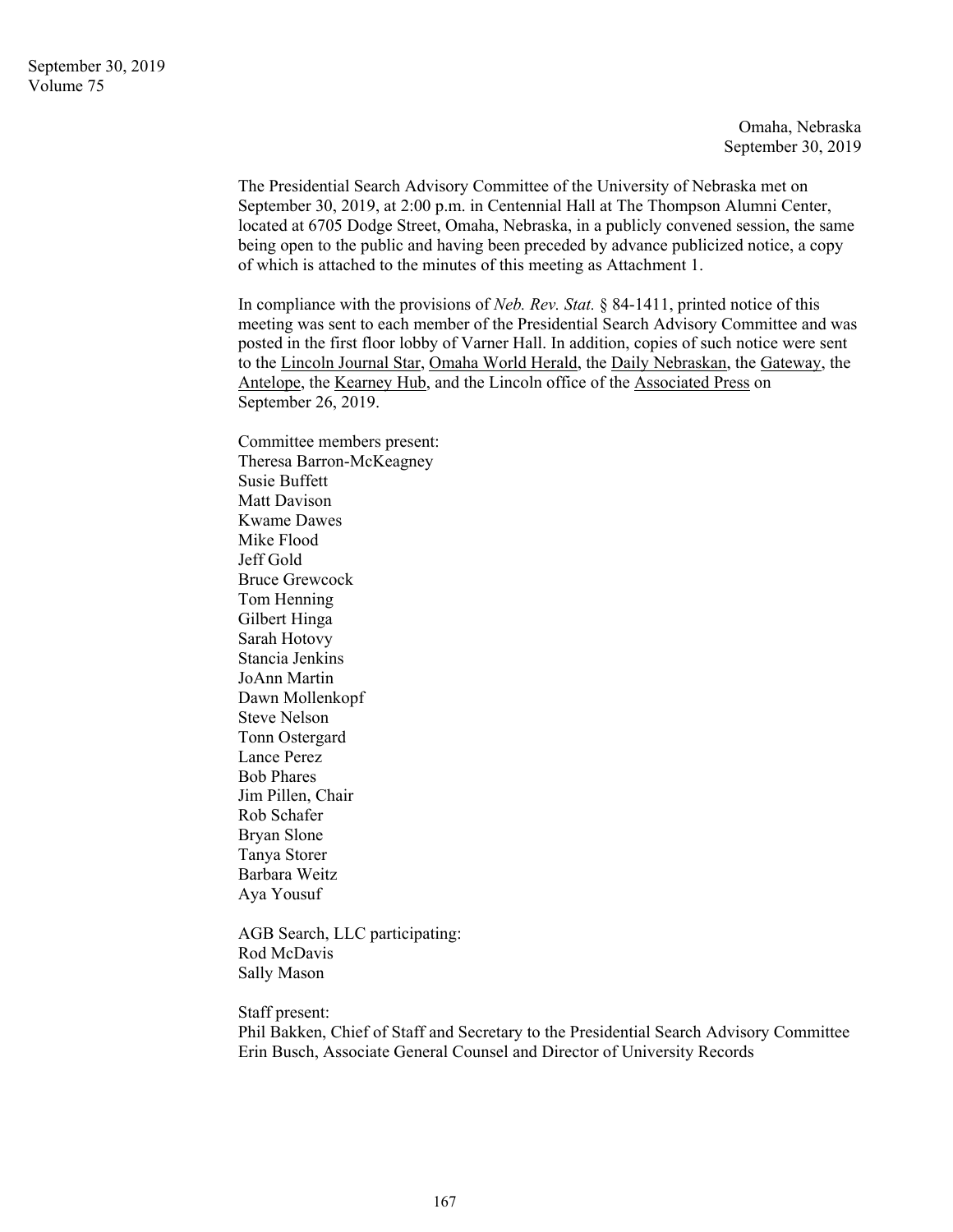| I.     | <b>CALL TO ORDER</b>                                                                                                                                                                                                                                                                                                                                                                                                                                                                   |
|--------|----------------------------------------------------------------------------------------------------------------------------------------------------------------------------------------------------------------------------------------------------------------------------------------------------------------------------------------------------------------------------------------------------------------------------------------------------------------------------------------|
| П.     | <b>ROLL CALL</b>                                                                                                                                                                                                                                                                                                                                                                                                                                                                       |
|        | The Presidential Search Advisory Committee convened at 2:15 p.m. in Centennial Hall at<br>The Thompson Alumni Center, located at 6705 Dodge Street, Omaha, Nebraska on<br>September 30, 2019. Attendance is indicated above.                                                                                                                                                                                                                                                           |
|        | Chairman Pillen announced the location of the Open Meetings Act in boardroom.                                                                                                                                                                                                                                                                                                                                                                                                          |
| Ш.     | APPROVAL OF MINUTES AND RATIFICATION OF ACTIONS                                                                                                                                                                                                                                                                                                                                                                                                                                        |
| Motion | Moved by Pillen and seconded by Henning to approve the minutes of the Presidential<br>Search Advisory Committee meeting on September 25, 2019.                                                                                                                                                                                                                                                                                                                                         |
| Action | Voting Aye: Hinga, Hotovy, Jenkins, Martin, Mollenkopf, Nelson, Ostergard, Perez,<br>Phares, Pillen, Schafer, Slone, Weitz, Yousuf, Barron-McKeagney, Buffett, Davison,<br>Dawes, Flood, Gold, Grewcock, and Henning. Abstaining: Storer. Motion carried.                                                                                                                                                                                                                              |
| IV.    | <b>PUBLIC COMMENT</b>                                                                                                                                                                                                                                                                                                                                                                                                                                                                  |
|        | None                                                                                                                                                                                                                                                                                                                                                                                                                                                                                   |
| V.     | <b>CLOSED SESSION</b>                                                                                                                                                                                                                                                                                                                                                                                                                                                                  |
|        | Closed Session                                                                                                                                                                                                                                                                                                                                                                                                                                                                         |
| Motion | Moved by Hotovy and seconded by Nelson that the Committee go into closed session as<br>authorized by Neb. Rev. Stat. § 84-1410 for the protection of the public interest, and to<br>prevent needless injury to the reputation of persons who have not requested a public<br>hearing, for the purpose of holding a discussion limited to the following subject:<br>Confidential personnel matters involving the search and selection of the President of<br>the University of Nebraska. |
|        | Chairman Pillen asked for a roll call vote.                                                                                                                                                                                                                                                                                                                                                                                                                                            |
| Action | Voting Aye: Hotovy, Jenkins, Martin, Mollenkopf, Nelson, Ostergard, Perez, Phares,<br>Pillen, Schafer, Slone, Storer, Weitz, Yousuf, Barron-McKeagney, Buffett, Davison,<br>Dawes, Flood, Gold, Grewcock, Henning, and Hinga. Motion carried.                                                                                                                                                                                                                                          |
|        | Chairman Pillen declared that the closed session would be strictly limited to a discussion<br>of:                                                                                                                                                                                                                                                                                                                                                                                      |
|        | Confidential personnel matters involving the search and selection of the President of<br>the University of Nebraska.                                                                                                                                                                                                                                                                                                                                                                   |
|        | The Committee went into closed session at 2:20 p.m.                                                                                                                                                                                                                                                                                                                                                                                                                                    |
|        | The Committee reconvened the open meeting at 4:04 p.m.                                                                                                                                                                                                                                                                                                                                                                                                                                 |
| X.     | <b>ADJOURNMENT</b>                                                                                                                                                                                                                                                                                                                                                                                                                                                                     |
|        | There being no further business, the meeting was adjourned by Chairman Pillen at<br>$4:05$ p.m.                                                                                                                                                                                                                                                                                                                                                                                        |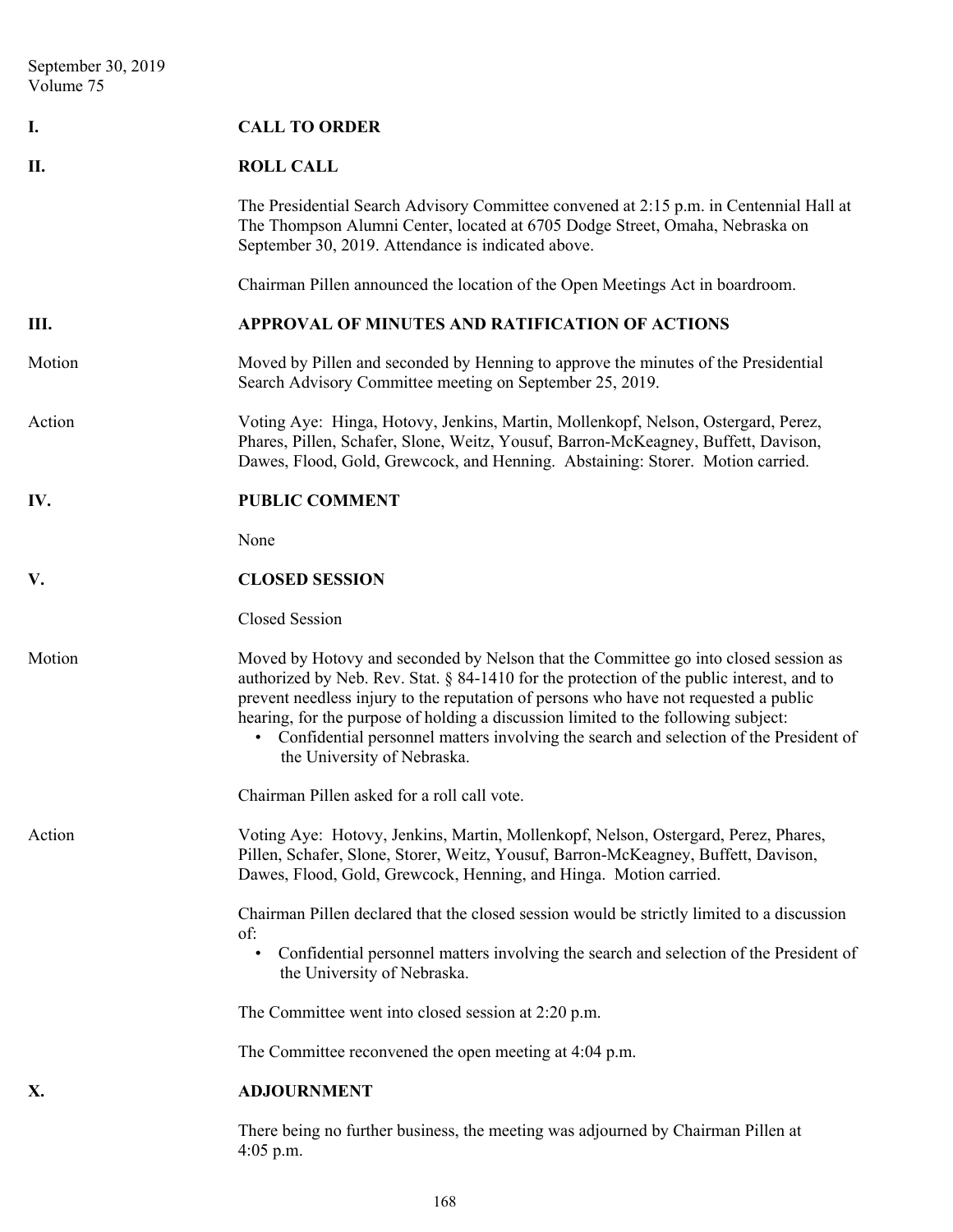September 30, 2019 Volume 75

Respectfully submitted,

Philip J. Bakken Secretary, Presidential Search Advisory Committee

 $\mathcal{L}_\text{max}$  , where  $\mathcal{L}_\text{max}$  , we have the set of  $\mathcal{L}_\text{max}$ 

 $\mathcal{L}_\text{max}$ 

James D. Pillen Chairman, Presidential Search Advisory Committee